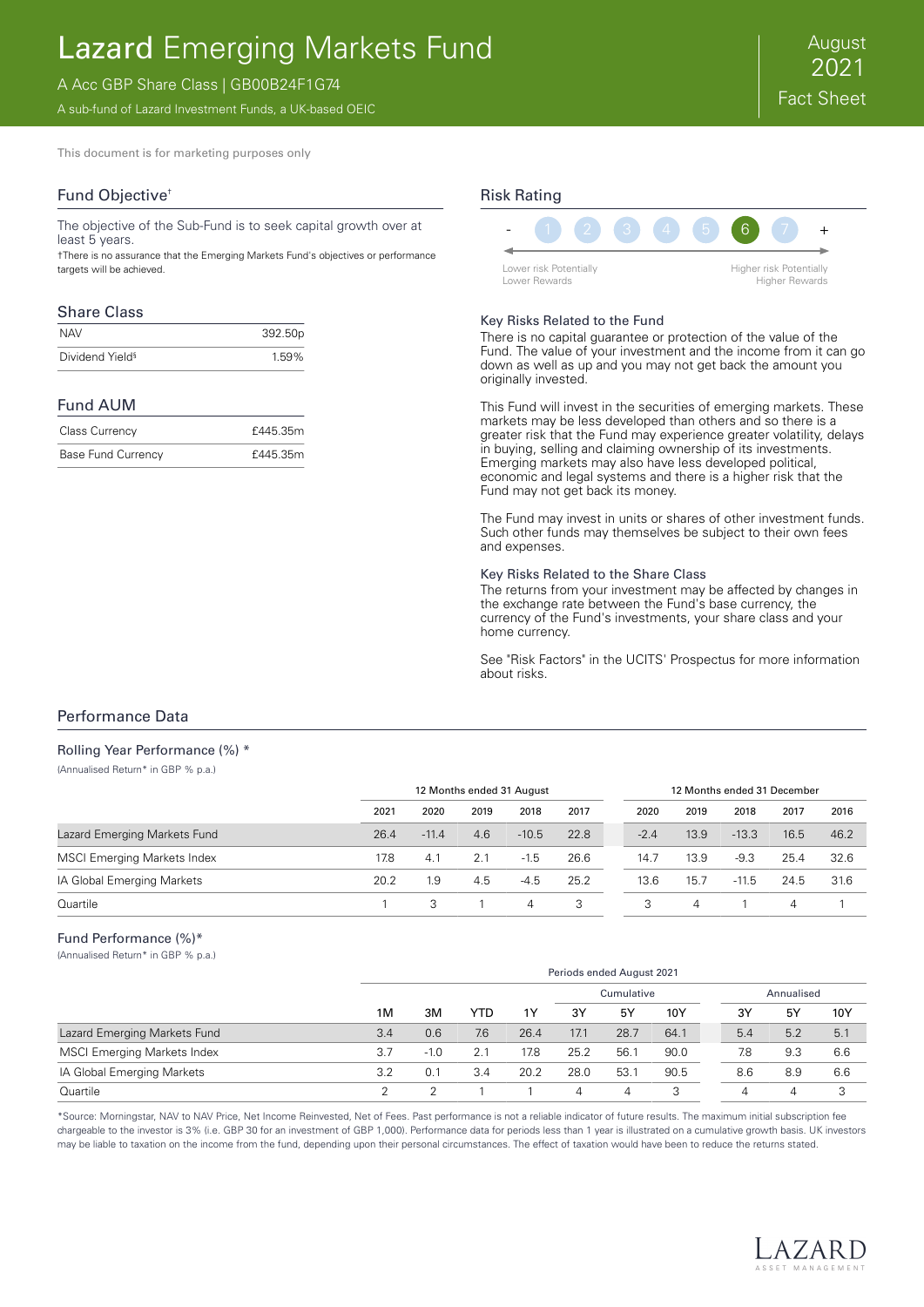# 80 100 120 140 160 180 Aug-16 Aug-17 Aug-18 Aug-19 Aug-20 Aug-21 Lazard Emerging Markets Fund (28.74%) MSCI Emerging Markets Index (56.09%) IA Global Emerging Markets (53.12%)

# £100 Invested Over Five Years

Source: Morningstar, Cumulative Growth, NAV to NAV Price, Net of fees, Net Income Reinvested to 31 August 2021 in GBP.

# Market Cap Breakdown



## Regional Breakdown

|                           | Fund (%) | Index | Relative<br>Weight |
|---------------------------|----------|-------|--------------------|
| Emerging Asia             | 54.4     | 78.4  | $-24.0$            |
| <b>Emerging Europe</b>    | 12.8     | 5.2   | 7.6                |
| Emerging Latin America    | 12.6     | 7.9   | 4.7                |
| Emerging Africa           | 7.3      | 3.3   | 4.0                |
| <b>Continental Europe</b> | 6.2      | 0.0   | 6.2                |
| United Kingdom            | 3.6      | 0.0   | 3.6                |
| Asia ex Japan             | 0.8      | 0.0   | 0.8                |
| Cash                      | 2.4      | 0 O   | 2.4                |

# Technical Statistics<sup>+</sup>

|                         | Fund    | Index |
|-------------------------|---------|-------|
| Alpha (% p.a.)          | $-1.90$ | -     |
| Beta                    | 1.00    | -     |
| Information Ratio       | $-0.29$ | -     |
| Sharpe Ratio            | 0.37    | 0.55  |
| Tracking Error (% p.a.) | 8.22    |       |
| Volatility              | 17.04   | 14.98 |

‡Source: Morningstar. Technical statistics calculated three years to 31 August 2021. Founder morningstall roomed, statemed encounter mass years as the For the calculation of Sharpe ratio, the 3-month Libor rate has been used as the reference interest rate.

# Top 10 Holdings

| Stock                   | Country | Fund (%) |
|-------------------------|---------|----------|
| Samsung                 | Korea   | 3.6      |
| China Construction Bank | China   | 3.2      |
| SK hynix                | Korea   | 3.0      |
| Sherbank                | Russia  | 2.7      |
| <b>LUKOIL</b>           | Russia  | 2.5      |
| Vanguard                | Ireland | 2.5      |
| iShares Core MSCI       | Ireland | 2.5      |
| America Movil           | Mexico  | 2.2      |
| OTP Bank                | Hungary | 2.1      |
| <b>ASE Technology</b>   | Taiwan  | 2.0      |
| Total                   |         | 26.3     |
| Number of Securities    |         | 74       |

# Sector Breakdown

|                               | Fund $(\%)$ | Index | Relative<br>Weight |
|-------------------------------|-------------|-------|--------------------|
| Financials                    | 26.9        | 19.2  | 7.7                |
| Information Technology        | 17.9        | 21.3  | $-3.4$             |
| Energy                        | 10.1        | 5.3   | 4.8                |
| Materials                     | 8.4         | 8.9   | $-0.5$             |
| <b>Communication Services</b> | 7.3         | 10.6  | $-3.3$             |
| Consumer Discretionary        | 7.1         | 15.2  | $-8.1$             |
| <b>Consumer Staples</b>       | 6.3         | 5.8   | 0.5                |
| Industrials                   | 4.4         | 5.0   | $-0.6$             |
| Other                         | 9.1         | 8.7   | 0.4                |
| Cash                          | 2.4         | 0.0   | 2.4                |

## Characteristics - Equity

|                                    | Fund | Index |
|------------------------------------|------|-------|
| Active Share                       | 82.6 | 0.0   |
| EPS Growth - Next 12 months (%)    | 22.0 | 18.4  |
| ROE (%)                            | 14.1 | 12.2  |
| P/E Ratio - Trailing 12 months (%) | 10.2 | 16.1  |
| P/E Ratio - Next 12 months (%)     | 8.3  | 13.2  |
| Dividend Yield (%)                 | 4.3  | 21    |
| Price to Book Value Ratio          | 1.5  | 2 በ   |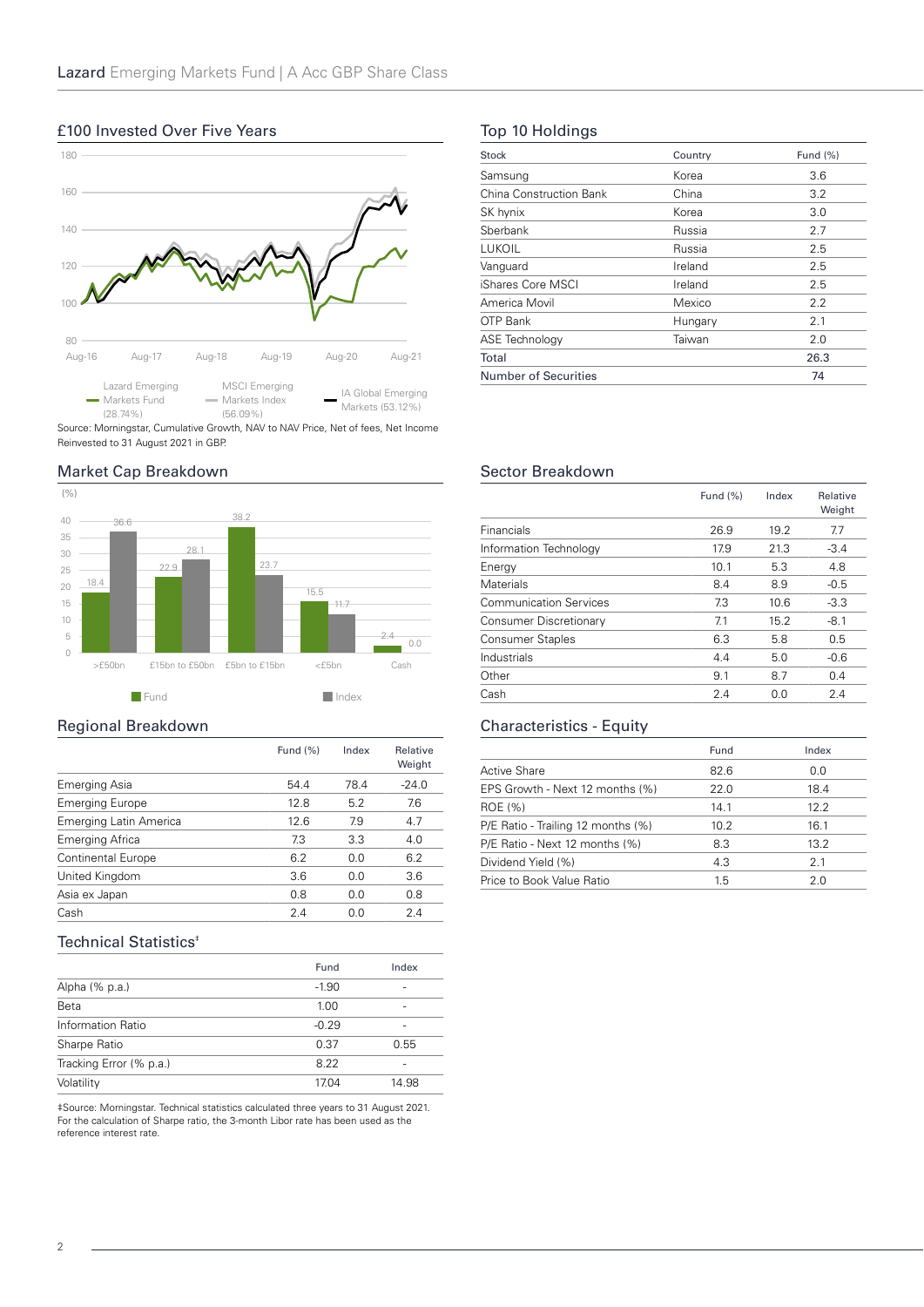# Fund Information

| Asset Class               | <b>Emerging Markets Equity</b>     |
|---------------------------|------------------------------------|
| <b>Benchmark</b>          | <b>MSCI Emerging Markets Index</b> |
| <b>IA Sector</b>          | IA Global Emerging Markets         |
| Management Company        | Lazard Fund Managers Ltd           |
| <b>Fund Managers</b>      | James Donald + Team                |
| Fund Launch Date          | 06/09/1999                         |
| Share Class Launch Date   | 01/10/2007                         |
| <b>Base Fund Currency</b> | GBP                                |
| <b>Class Currency</b>     | GBP                                |
| Type                      | Accumulation                       |
| Fees                      |                                    |
| Annual Management Fee     | 1.00%                              |
| Ongoing charges           | 1.12%                              |
| Max Subscription Fee      | $3.00\%$                           |
| Max Redemption Fee        | 2.00%                              |
| Minimum Investment Amount | 500 GBP                            |
| Swing Pricing             | Applicable                         |
|                           |                                    |

| Settlement                      |                                           |
|---------------------------------|-------------------------------------------|
| <b>Subscriptions Settlement</b> | $T + 3$                                   |
| <b>Redemptions Settlement</b>   | $T + 3$                                   |
| Dealing Frequency               | You can buy or sell shares in the Fund on |
|                                 | any day on which the stock exchange in    |
|                                 | London is open for business.              |
| Cut-off Time                    | 12:00 T-0 GB London                       |
| <b>Identifiers</b>              |                                           |
| <b>ISIN</b>                     | GB00B24F1G74                              |
| Sedol                           | B24F1G7                                   |
| Bloomberg                       | LAZEMIA LN                                |
| <b>WKN</b>                      | ۰                                         |
| Valoren                         |                                           |

## Glossary

Active Share measured as a percentage, active share is the degree of deviation in holdings between a portfolio and its benchmark. Active share of a portfolio is calculated as half the sum of the absolute active weights of all securities in a portfolio and its benchmark. For portfolios without shorts, the statistic ranges from 0% (index tracker) to 100% (no overlap with index). The higher the number, the more "active" the manager is.

Alpha represents the return of a portfolio that is attributable to the manager's investment decisions.

Beta measures a fund's sensitivity to movements in the overall market.

EPS represents the fiscal period earnings per share (EPS) for the period.

Information ratio represents the value added by the manager (excess return) divided by the tracking error.

The Ongoing Charges represent the ongoing costs to the fund from one year to the next which includes but is not limited to the fund's annual management

fees, professional fees, audit fees, custody fees and custody transaction fees. It does not include any performance fee or portfolio transaction costs incurred buying or selling assets for the fund. The Ongoing charges may vary from year to year.

P/E Ratio/ Earnings Per Share (EPS).

Price to Book Value / Book Value per Share.

Return on Equity (ROE) calculated by taking earnings per share of the company and dividing it by the stock's book value.

Sharpe ratio measures return in excess of the risk free rate for every unit of risk taken.

Tracking error measures the volatility of the difference between a portfolio's performance and the benchmark.

Volatility is a measure of the fund's returns in relation to its historic average.